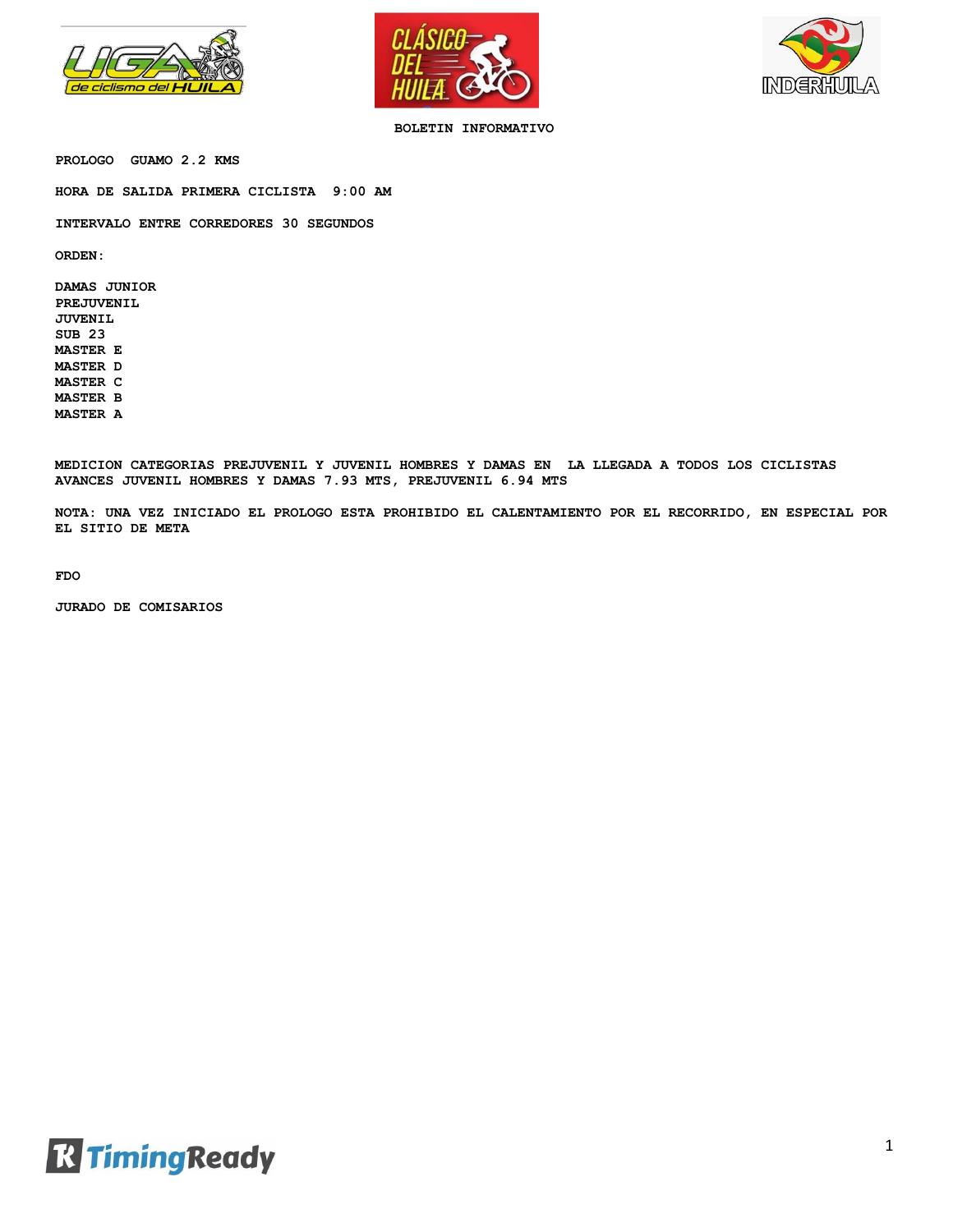





## **ORDEN DE SALIDA PROLOGO**

| Ord. | H.salida | Dor | Apellido, Nombre        | Categ Publicidad                | Interv.  |
|------|----------|-----|-------------------------|---------------------------------|----------|
| 1    | 09:00:00 | 490 | GARCÍA, Karen lizeth    | D-JUN PITALITO TRAINING         | 00:00:00 |
| 2    | 09:00:30 | 499 | ROJAS, Jessica paola    | D-JUN ESCUELA GUACAMAYITOS      | 00:00:30 |
| 3    | 09:01:00 | 495 | RINCON, Nixlena         | D-JUN CLUB LMC BOGOTA           | 00:01:00 |
| 4    | 09:01:30 | 496 | RUIZ, Valerie           | D-JUN LMC                       | 00:01:30 |
| 5    | 09:02:00 | 481 | GOMEZ, Angie katerin    | D-JUN INDEPENDIENTE             | 00:02:00 |
| 6    | 09:02:30 | 485 | RAMÍREZ, Mariana        | D-JUN LMC                       | 00:02:30 |
| 7    | 09:03:00 | 494 | QUESADA, Yady lorena    | D-JUN LIGA DEL HUILA            | 00:03:00 |
| 8    | 09:03:30 | 497 | <b>HERNÁNDEZ, Helen</b> | D-JUN INDEPENDIENTE             | 00:03:30 |
| 9    | 09:04:00 | 498 | GARZON, Daniela         | D-JUN LMC BOGOTA                | 00:04:00 |
| 10   | 09:04:30 | 487 | RINCÓN, Nixlena         | D-JUN CLUB LMC BOGOTÁ           | 00:04:30 |
| 11   | 09:05:00 | 489 | AVENDAÑO, Mariana kat   | <b>D-JUN TEAM YOPAL</b>         | 00:05:00 |
| 12   | 09:05:30 | 488 | RAMIREZ, Danna valent   | <b>D-JUN FUTURAS ESTRELLAS</b>  | 00:05:30 |
| 13   | 09:06:00 | 493 | CALDERON, María josé    | D-JUN CLUB FLORIDABLANCA        | 00:06:00 |
| 14   | 09:06:30 | 486 | AMAYA, Laura daniela    | D-JUN LICICLISMO HUILA          | 00:06:30 |
| 15   | 09:07:00 | 492 | DÍAZ, Isabella          | D-JUN TITANES-LIGA DE RISARALDA | 00:07:00 |
| 16   | 09:07:30 | 484 | QUESADA, Sorley victo   | D-JUN LIGA DEL HUILA            | 00:07:30 |
| 17   | 09:08:00 | 482 | VALDION, Luna           | D-JUN TEAM YOPAL                | 00:08:00 |
| 18   | 09:08:30 | 491 | QUINTERO, Valentina     | D-JUN F Y F TEAM                | 00:08:30 |
| 19   | 09:09:00 | 483 | VEGA, Jeimy alejandra   | D-JUN TEAM YOPAL                | 00:09:00 |
|      |          |     |                         |                                 |          |
| Ord. | H.salida | Dor | Apellido, Nombre        | Categ Publicidad                | Interv.  |
| 1    | 09:12:00 | 179 | ARIAS, David            | PREJ POWER CRANKS               | 00:12:00 |
| 2    | 09:12:30 | 137 | PINEDA, Yonni emanuel   | PREJ FUN GERO TIBANA JENESANO   | 00:12:30 |
| 3    | 09:13:00 | 165 | BRAVO, Juan esteban     | PREJ C. FLDABCA-GUEVARASPORT    | 00:13:00 |
| 4    | 09:13:30 | 143 | CUBILLOS, Maicol stiv   | PREJ TEAM PITALITO TRAINING     | 00:13:30 |
| 5    | 09:14:00 | 147 | YUSTRE, Cristian cami   | PREJ CICLOCHIZABAS              | 00:14:00 |
| 6    | 09:14:30 | 190 | LEON, Samuel eduardo    | PREJ CLUB KRONOS                | 00:14:30 |
| 7    | 09:15:00 | 153 | CRUZ, Edward            | PREJ TECNISEG DE COLOMBIA       | 00:15:00 |
| 8    | 09:15:30 | 136 | GUEVARA, Jorge andrés   | PREJ TEAM PITALITO TRAINING     | 00:15:30 |
| 9    | 09:16:00 | 144 | OLAYA, Miguel angel     | PREJ TODO X AMOR                | 00:16:00 |
| 10   | 09:16:30 | 160 | ESPITIA, Jose duvan     | PREJ TECNISEG DE COLOMBIA       | 00:16:30 |
| 11   | 09:17:00 | 134 | IBAÑEZ, Juan jose       | PREJ KRONOS.                    | 00:17:00 |
| 12   | 09:17:30 | 166 | PABON, Juan sebastián   | PREJ KRONOS MTR                 | 00:17:30 |
| 13   | 09:18:00 | 192 | VALLEJO, Kevin duvan    | PREJ ESCUELA CIC. ADOLFO RICO   | 00:18:00 |
| 14   | 09:18:30 | 188 | DAZA, Julian santiago   | PREJ TEAM FENNIX                | 00:18:30 |
| 15   | 09:19:00 | 145 | FLOREZ, Ian sebastian   | PREJ TEAM PITALITO TRAINING     | 00:19:00 |
| 16   | 09:19:30 | 167 | BAUTISTA, Juan diego    | PREJ C. FLDABCA-GUEVARASPORT    | 00:19:30 |
| 17   | 09:20:00 | 191 | SALDARRIAGA, Tomas      | PREJ KRONOS                     | 00:20:00 |
| 18   | 09:20:30 | 156 | CARDONA, Esteban        | PREJ CASABIANCA TOLIMA          | 00:20:30 |
| 19   | 09:21:00 | 163 | GUERRERO, Andrés feli   | PREJ TECNISEG DE COLOMBIA       | 00:21:00 |
| 20   | 09:21:30 | 138 | RUBIO, Johan estiven    | PREJ FUN GERO TIBANA JENESANO   | 00:21:30 |
| 21   | 09:22:00 | 185 | <b>ESCOBAR, Stiven</b>  | <b>PREJ TEAM YOPAL</b>          | 00:22:00 |
| 22   | 09:22:30 | 146 | SOTO,Cristian camilo    | PREJ INDEPENDIENTE              | 00:22:30 |
| 23   | 09:23:00 | 152 | SALAMANCA, Juan esteb   | PREJ TECNISEG DE COLOMBIA       | 00:23:00 |
| 24   | 09:23:30 | 180 | CAMACHO, Sebastian      | PREJ INDEPENDIENTE              | 00:23:30 |
| 25   | 09:24:00 | 196 | SANCHEZ, Luis angel     | PREJ BONELO COTA LIGA C/MARCA   | 00:24:00 |
| 26   | 09:24:30 | 178 | PARRA, Juan josé        | PREJ NINGUNO                    | 00:24:30 |
| 27   | 09:25:00 | 187 | GRIJALBA, Johan andré   | PREJ CLUB BICIPLANET            | 00:25:00 |
| 28   | 09:25:30 | 141 | CASTILLO, Juan sebast   | PREJ ESCUELA GUACAMAYITOS       | 00:25:30 |
| 29   | 09:26:00 | 181 | CORZO, Jairo            | PREJ KRIEGER                    | 00:26:00 |
| 30   | 09:26:30 | 183 | ALDANA, Nicolas joel    | PREJ FUNDACIÓN MIFED            | 00:26:30 |
| 31   | 09:27:00 | 177 | SALAZAR, Steven andré   | PREJ LIGA CASANARE MARTELLO     | 00:27:00 |
| 32   | 09:27:30 | 151 | CUERVO, Omar alexande   | PREJ TECNISEG DE COLOMBIA       | 00:27:30 |
| 33   | 09:28:00 | 195 | MEDINA, Federico        | PREJ CLUB CICLO BONELO-C/MARCA  | 00:28:00 |
| 34   | 09:28:30 | 157 | MIRANDA, Juan camilo    | PREJ CASABIANCA TOLIMA          | 00:28:30 |
| 35   | 09:29:00 | 150 | JIMENEZ, Diego ferney   | PREJ TECNISEG DE COLOMBIA       | 00:29:00 |
| 36   | 09:29:30 | 142 | DAZA, Yullian felipe    | PREJ KRONOS                     | 00:29:30 |
|      |          |     |                         |                                 |          |

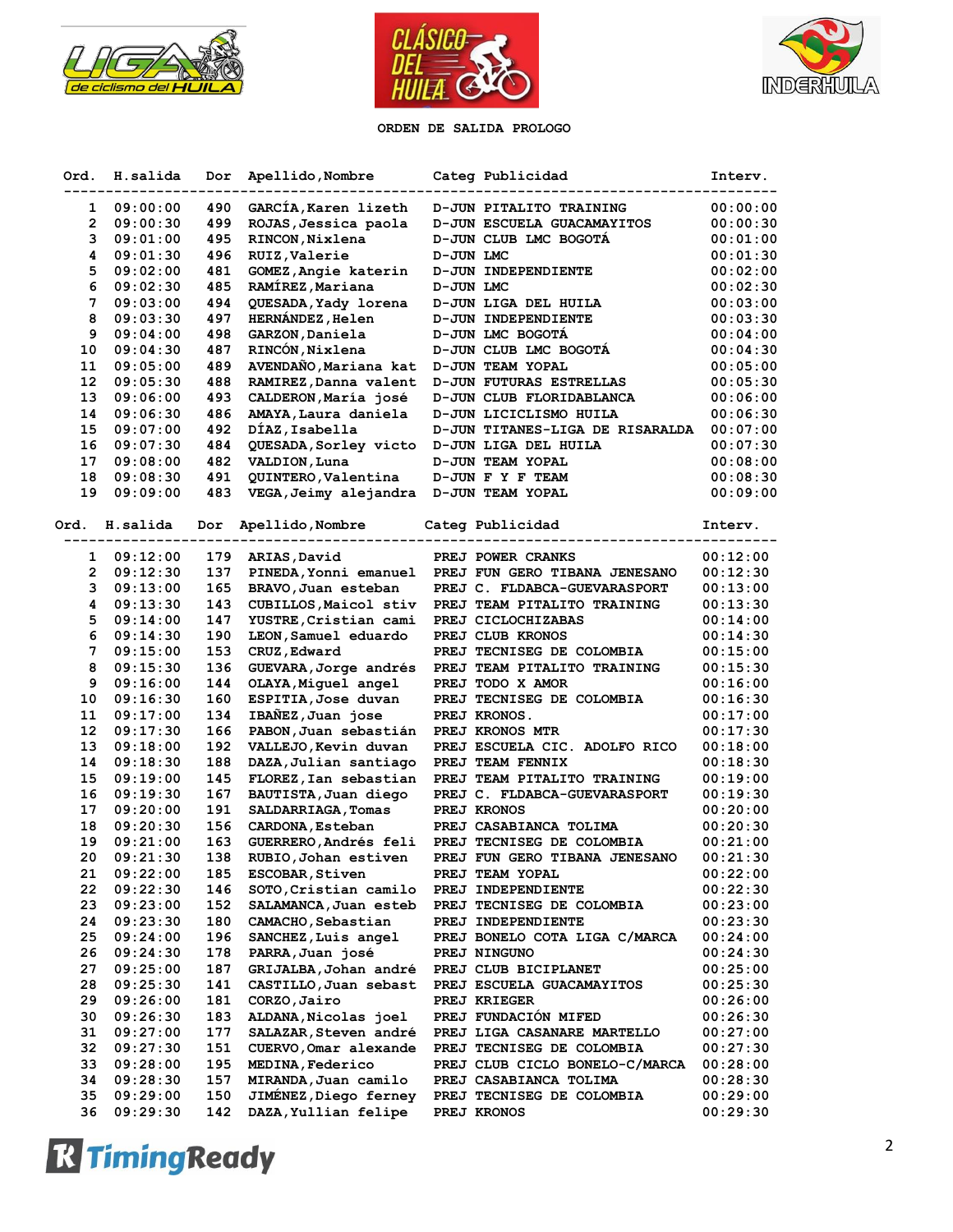





| Ord. | H.salida | Dor | Apellido, Nombre         | Categ Publicidad                | Interv.  |
|------|----------|-----|--------------------------|---------------------------------|----------|
|      |          |     |                          |                                 |          |
| 37   | 09:30:00 | 189 | CADENA, David santiaq    | PREJ TECNISEG DE COLOMBIA       | 00:30:00 |
| 38   | 09:30:30 | 158 | CORTÉS, Diecsen david    | PREJ CASABIANCA TOLIMA          | 00:30:30 |
| 39   | 09:31:00 | 154 | FERREIRA, Iván santia    | PREJ CLUB HORMIGUEROS B/MANGA   | 00:31:00 |
| 40   | 09:31:30 | 176 | BOTELLO, Freynner edu    | PREJ POWER CRANKS               | 00:31:30 |
| 41   | 09:32:00 | 169 | GUTIERREZ, Andrés fel    | PREJ C. FLDABCA-GUEVARASPORT    | 00:32:00 |
| 42   | 09:32:30 | 133 | GARCIA, Julian           | PREJ KRONOS                     | 00:32:30 |
| 43   | 09:33:00 | 159 | AVILA, Oliver felipe     | PREJ TECNISEG DE COLOMBIA       | 00:33:00 |
| 44   | 09:33:30 | 199 | CAMARGO, Samuel          | PREJ TEAM YOPAL                 | 00:33:30 |
|      |          |     |                          |                                 |          |
| 45   | 09:34:00 | 170 | CABALLERO, Julián dav    | PREJ CICLO FUNZA                | 00:34:00 |
| 46   | 09:34:30 | 148 | CASTAÑEDA, Juan jose     | PREJ CICLOCHIZABAS              | 00:34:30 |
| 47   | 09:35:00 | 139 | SUAREZ, Juan camilo      | PREJ TEAM TIBANA                | 00:35:00 |
| 48   | 09:35:30 | 149 | SOLANO, Francisco jos    | PREJ CICLOCHIZABAS              | 00:35:30 |
| 49   | 09:36:00 | 174 | MENDOZA, Victor          | PREJ EVERET                     | 00:36:00 |
| 50   | 09:36:30 | 164 | PINEDA, Yonni emanuel    | PREJ TEAM TIBANA FUN GERO       | 00:36:30 |
| 51   | 09:37:00 | 194 | SISI, Hamirt emilio      | PREJ CICLO BONELO               | 00:37:00 |
| 52   | 09:37:30 | 197 | ORTEGA, Deiby sebasti    | PREJ ALCALDIA DE PUERTO ASIS    | 00:37:30 |
| 53   | 09:38:00 | 168 | PINZÓN, Juan diego       | PREJ C. FLDABCA-GUEVARASPORT    | 00:38:00 |
| 54   | 09:38:30 | 155 | LAVERDE, Juan daniel     | PREJ CASABIANCA                 | 00:38:30 |
| 55   | 09:39:00 | 135 | CARDONA, Santiago        | PREJ CICLOCHIZABAS              | 00:39:00 |
| 56   | 09:39:30 | 186 | RINCÓN, Robinson         | PREJ TEAM YOPAL                 | 00:39:30 |
| 57   | 09:40:00 | 198 | LEIVA, David estiven     | PREJ CICLOCHIZABAS              | 00:40:00 |
|      |          |     |                          |                                 |          |
| 58   | 09:40:30 | 132 | AMAYA, Juan diego        | PREJ LMC                        | 00:40:30 |
| 59   | 09:41:00 | 171 | DÍAZ, Juan miguel        | PREJ TITANES                    | 00:41:00 |
| 60   | 09:41:30 | 161 | BERNAL, Jonathan seba    | PREJ IDERF FUSAGASUGÁ           | 00:41:30 |
| Ord. | H.salida | Dor | Apellido, Nombre         | Categ Publicidad                | Interv.  |
|      |          |     |                          |                                 |          |
| 1    | 09:45:00 | 92  | RAMIREZ, Jean fernand    | JUN-1 TEAM ANAPOIMA             | 00:45:00 |
| 2    | 09:45:30 | 114 | PINTO, Cristian alber    | JUN-1 CICLOFORTALEZA CAJICA     | 00:45:30 |
| 3    | 09:46:00 | 115 | CHIVATA, Pedro antoni    | <b>JUN-1 TEAM MATTA</b>         | 00:46:00 |
| 4    | 09:46:30 | 67  | <b>GORDILLO, Emerson</b> | JUN-1 TEAM YOPAL                | 00:46:30 |
| 5    | 09:47:00 | 65  | MIRANDA, Juan sebasti    | JUN-1 TIGRETON TEAM             | 00:47:00 |
| 6    | 09:47:30 | 91  | SUAREZ, Juan diego       | JUN-1 CLUB NUEVA GENERACION     | 00:47:30 |
| 7    | 09:48:00 | 83  | LOPEZ, Juan david        | JUN-1 TEAM INQUEBRANTABLES      | 00:48:00 |
| 8    | 09:48:30 | 75  | MORENO, Emanuel          | JUN-1 FUNDACIÓN MIFED           | 00:48:30 |
| 9    | 09:49:00 | 104 | MUÑOZ, Esaú              | JUN-1 TEAM PITALITO TRAINING    | 00:49:00 |
| 10   | 09:49:30 | 19  | VELANDIA, Sebastian      | JUN-1 INDEPENDIENTE             | 00:49:30 |
| 11   | 09:50:00 | 1   | CEBALLOS, Diego aleja    | JUN-1 TEAM PITALITO TRAINING    | 00:50:00 |
| 12   |          | 107 | CALLE, Andrés santiag    |                                 |          |
|      | 09:50:30 |     |                          | JUN-1 SAN BENITO                | 00:50:30 |
| 13   | 09:51:00 | 5   | PINTO, Cristian alber    | JUN-1 CICLOFORTALEZA CAJICA     | 00:51:00 |
| 14   | 09:51:30 | 25  | DELGADO, Jhonny mauri    | JUN-1 CICLO CHIZABAS            | 00:51:30 |
| 15   | 09:52:00 | 48  | HERNANDEZ, Brayan sti    | JUN-1 C. FLDABCA-GUEVARASPORT   | 00:52:00 |
| 16   | 09:52:30 | 24  | TORO, Nicolas            | JUN-1 CICLO CHIZABAS            | 00:52:30 |
| 17   | 09:53:00 | 88  | DUQUE, Juan esteban      | JUN-1 CLUB NUEVA GENERACION     | 00:53:00 |
| 18   | 09:53:30 | 55  | COLORADO, William        | JUN-1 TAL. COLOMBIA B STRONGMAN | 00:53:30 |
| 19   | 09:54:00 | 31  | GUZMAN, Jesús david      | JUN-1 REYES AMAYA.              | 00:54:00 |
| 20   | 09:54:30 | 58  | CAMARGO, Jeferson seb    | JUN-1 TAL. COLOMBIA B STRONGMAN | 00:54:30 |
| 21   | 09:55:00 | 45  | SOLARTE, Alejandro es    | JUN-1 CICLOBOOZ                 | 00:55:00 |
| 22   | 09:55:30 | 17  | ESPITIA, Juan camilo     | JUN-1 INDEPENDIENTE             | 00:55:30 |
| 23   | 09:56:00 | 35  | GUERRERO, Juan diego     | JUN-1 EQUIPO TECNISEG COLOMBIA  | 00:56:00 |
| 24   | 09:56:30 | 53  | CARDENAS, Jesus danie    | JUN-1 TAL. COLOMBIA B STRONGMAN | 00:56:30 |
| 25   | 09:57:00 | 111 | GÓMEZ, Santiago          | JUN-1 CLUB LMC BOGOTA           | 00:57:00 |
| 26   | 09:57:30 | 112 | CARVAJAL, Carlos anib    | JUN-1 INDEPENDIENTE             | 00:57:30 |
| 27   | 09:58:00 | 90  | SANCHEZ, Jheiner stiv    | JUN-1 CLUB NUEVA GENERACION     | 00:58:00 |
| 28   | 09:58:30 | 49  | FLOREZ, Santiago gome    | JUN-1 LMC                       | 00:58:30 |
|      |          |     |                          | JUN-1 TEAM YOPAL                |          |
| 29   | 09:59:00 | 68  | MARTINEZ, Edinson        |                                 | 00:59:00 |
| 30   | 09:59:30 | 36  | CARDONA, Santiago        | JUN-1 LMC BOGOTA                | 00:59:30 |
| 31   | 10:00:00 | 80  | SÁNCHEZ, Duván ferney    | JUN-1 INDEPENDIENTE             | 01:00:00 |
| 32   | 10:00:30 | 110 | ARRAZOLA, José manuel    | JUN-1 IMRD COTA                 | 01:00:30 |
| 33   | 10:01:00 | 81  | SALINAS, Luis santiag    | JUN-1 TEAM PITALITO TRAINING    | 01:01:00 |
| 34   | 10:01:30 | 16  | BOTERO, David andrés     | JUN-1 LMC                       | 01:01:30 |

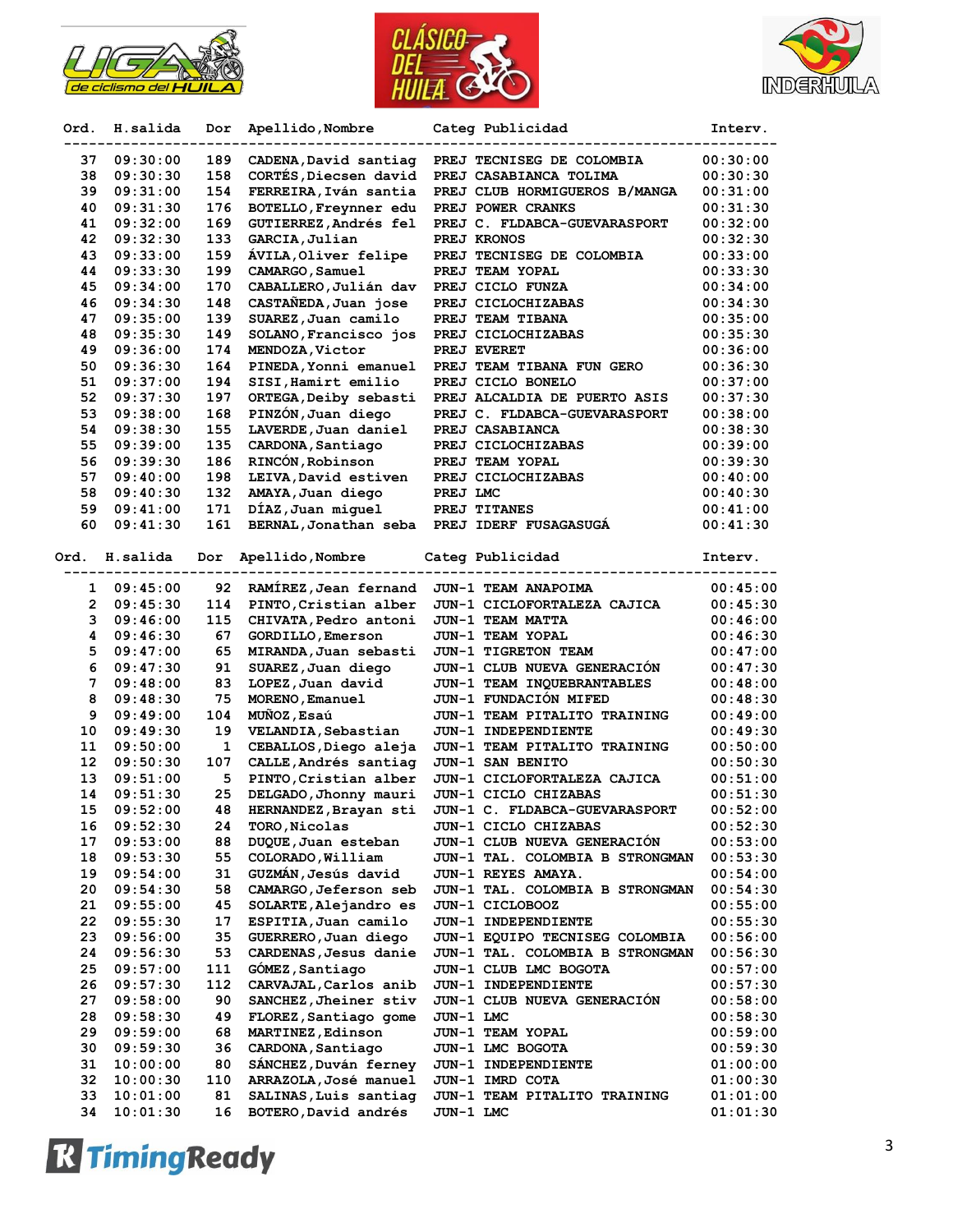





| Ord.     | H.salida             | Dor       | Apellido, Nombre                              | Categ Publicidad                                                  | <b>Interv.</b>       |
|----------|----------------------|-----------|-----------------------------------------------|-------------------------------------------------------------------|----------------------|
|          |                      |           |                                               |                                                                   |                      |
| 35<br>36 | 10:02:00<br>10:02:30 | 21<br>50  | MORALES, Jenieth<br>GUATIBONZA, Jonatan a     | JUN-1 CLUB DEP/TIVO TIGER TEAM<br>JUN-1 TAL. COLOMBIA B STRONGMAN | 01:02:00<br>01:02:30 |
| 37       | 10:03:00             | 82        | <b>CUARTAS, Esteban</b>                       | JUN-1 FENNIX                                                      | 01:03:00             |
| 38       | 10:03:30             | 51        | PLAZAS, Robert andres                         | JUN-1 TAL. COLOMBIA B STRONGMAN                                   | 01:03:30             |
| 39       | 10:04:00             | 62        | SANCHEZ, Julian david                         | JUN-1 TIGRETON TEAM                                               | 01:04:00             |
| 40       | 10:04:30             | 124       | USMA, Johan sebastian                         | JUN-1 CICLO UNION LIBANO                                          | 01:04:30             |
| 41       | 10:05:00             | 84        | JOSSA, Eduar santiago                         | JUN-1 TEAM INQUEBRANTABLES                                        | 01:05:00             |
| 42       | 10:05:30             | 126       | BETANCOURT, Juan manu                         | <b>JUN-1 FUTURAS ESTRELLAS</b>                                    | 01:05:30             |
| 43       | 10:06:00             | 106       | CASTRILLÓN, Harold                            | JUN-1 TEAM INQUEBRANTABLES                                        | 01:06:00             |
| 44       | 10:06:30             | 93        | MOLINA, Eddi santiago                         | JUN-1 TEAM ANAPOIMA                                               | 01:06:30             |
| 45       | 10:07:00             | 37        | HERNÁNDEZ, Gabriel                            | JUN-1 LMC                                                         | 01:07:00             |
| 46       | 10:07:30             | 94        | PABON, Cristian raúl                          | JUN-1 TEAM ANAPOIMA                                               | 01:07:30             |
| 47       | 10:08:00             | 42        | VILLAMIL, Yilber                              | JUN-1 C. FLDABCA-GUEVARASPORT                                     | 01:08:00             |
| 48       | 10:08:30             | 46        | BURBANO, Oscar david                          | JUN-1 CICLOBOOZ                                                   | 01:08:30             |
| 49       | 10:09:00             | 34        | VARGAS, Faiber steven                         | JUN-1 CLUB TEAM ARIZA                                             | 01:09:00             |
| 50       | 10:09:30             | 40        | RINCON, Kevin                                 | JUN-1 AMPRO-CLUB EGAN BERNAL                                      | 01:09:30             |
| 51       | 10:10:00             | 20        | MORENO, Emanuel                               | JUN-1 SAN BENITO                                                  | 01:10:00             |
| 52       | 10:10:30             | 52        | REYES, Ruben dario                            | JUN-1 TAL. COLOMBIA B STRONGMAN                                   | 01:10:30             |
| 53       | 10:11:00             | 101       | CRUZ, Elkin stiven                            | JUN-1 TEAM ANAPOIMA                                               | 01:11:00             |
| 54       | 10:11:30             | 100       | GONZÁLEZ, David santi                         | JUN-1 INQUEBRANTABLES                                             | 01:11:30             |
| 55       | 10:12:00             | 63        | DUARTE, Bryam                                 | JUN-1 CLUB JR TALENTO EN FORMAC                                   | 01:12:00             |
| 56       | 10:12:30             | 70        | MÉNDEZ, Henry david                           | JUN-1 TEAM YOPAL ORGU. CASANARE                                   | 01:12:30             |
| 57       | 10:13:00             | 29        | MARIN, Juan david                             | JUN-1 LMC                                                         | 01:13:00             |
| 58       | 10:13:30             | 99        | MONTAÑA, Juan sebasti                         | JUN-1 TEAM INQUEBRANTABLES                                        | 01:13:30             |
| 59       | 10:14:00             | 123       | PERDOMO, Juan camilo                          | JUN-1 EL GARAJE MTB                                               | 01:14:00             |
| 60       | 10:14:30             | 86        | LAVERDE, Juan pablo                           | JUN-1 TEAM INQUEBRANTABLES                                        | 01:14:30             |
| 61       | 10:15:00             | 73        | MORALES, Breiner orla                         | JUN-1 FUNDACION MIFED                                             | 01:15:00             |
| 62       | 10:15:30             | 102       | GUACANEME, Julian dav                         | JUN-1 TEAM ANAPOIMA                                               | 01:15:30             |
| 63       | 10:16:00             | 66        | ORTIZ, Jhoiver stiven                         | JUN-1 LIGA DE CICLISMO C/MARCA                                    | 01:16:00             |
| 64       | 10:16:30             | 43        | BERNAL, Juan                                  | JUN-1 CICLO FORTALEZA                                             | 01:16:30             |
| 65       | 10:17:00             | 4         | <b>UMBARILA, Andrés</b>                       | JUN-1 CICLOFORTALEZA                                              | 01:17:00             |
| 66<br>67 | 10:17:30             | 15<br>121 | HURTADO, Jhon alex                            | JUN-1 ESCUELA GUACAMAYITOS<br>JUN-1 CLUB LMC                      | 01:17:30             |
| 68       | 10:18:00<br>10:18:30 | 22        | <b>BUITRAGO, Andrés feli</b><br>PORRAS, Maury | JUN-1 INDEPENDIENTE                                               | 01:18:00<br>01:18:30 |
| 69       | 10:19:00             | 96        | OSORIO, Santiago                              | JUN-1 TEAM INQUEBRANTABLES                                        | 01:19:00             |
| 70       | 10:19:30             | 72        | DUSSAN, Angel david                           | JUN-1 FUNDACIÓN MIFED                                             | 01:19:30             |
| 71       | 10:20:00             | 2         | RUBIANO, Juan esteban                         | JUN-1 INDEPENDIENTE                                               | 01:20:00             |
| 72       | 10:20:30             | 98        | ORDÓÑEZ, Santiago                             | JUN-1 CICLO FORTALEZA CAJICA                                      | 01:20:30             |
| 73       | 10:21:00             | 14        | SUAREZ, Daniel felipe                         | JUN-1 FUN GERO TIBANA JENESANO                                    | 01:21:00             |
| 74       | 10:21:30             | 117       | MALAVER, Brayan                               | JUN-1 TEAM MATTA                                                  | 01:21:30             |
| 75       | 10:22:00             | 69        | BARRERA, Andrey david                         | JUN-1 CLUB FENIX                                                  | 01:22:00             |
| 76       | 10:22:30             | 6         | CASALLAS, Andrey fern                         | JUN-1 TEAM TIBANA JENESANO                                        | 01:22:30             |
| 77       | 10:23:00             | 64        | FLOREZ, Joseph                                | JUN-1 CANAPRO                                                     | 01:23:00             |
| 78       | 10:23:30             | 116       | MARIN, Juan david                             | JUN-1 LMC                                                         | 01:23:30             |
| 79       | 10:24:00             | 18        | CARDONA, Kevin alejan                         | JUN-1 INDEPENDIENTE                                               | 01:24:00             |
| 80       | 10:24:30             | 7         | MARTINEZ, José alejan                         | JUN-1 TEAM BOYACA FUND. JERO                                      | 01:24:30             |
| 81       | 10:25:00             | 89        | CALLE, Daniel                                 | JUN-1 CLUB NUEVA GENERACIÓN                                       | 01:25:00             |
| 82       | 10:25:30             | 57        | JARAMILLO, Esteban                            | JUN-1 TAL. COLOMBIA B STRONGMAN                                   | 01:25:30             |
| 83       | 10:26:00             | 27        | VILLARREAL, Juan manu                         | JUN-1 CICLO CHIZABAS                                              | 01:26:00             |
| 84       | 10:26:30             | 119       | ARIAS, Juan pablo                             | JUN-1 CLUB NUEVA GENERACIÓN                                       | 01:26:30             |
| 85       | 10:27:00             | 26        | <b>BERMEO, Bernardo</b>                       | JUN-1 CICLO CHIZABAS                                              | 01:27:00             |
| 86       | 10:27:30             | 54        | PESCADOR, Diego ferna                         | JUN-1 TAL. COLOMBIA B STRONGMAN                                   | 01:27:30             |
| 87       | 10:28:00             | 120       | DÍAZ, Sergio alejandr                         | JUN-1 LMC BOGOTÁ                                                  | 01:28:00             |
| 88       | 10:28:30             | 105       | AGUDELO, Carlos ferna                         | JUN-1 TEAM PITALITO TRAINING                                      | 01:28:30             |
| 89       | 10:29:00             | 74        | GUTIERREZ, Jonnier fe                         | JUN-1 FUNDACIÓN MIFED                                             | 01:29:00             |
| 90       | 10:29:30             | 9         | CASALLAS, Andrey fern                         | JUN-1 TEAM BOYACA FUND. JERO                                      | 01:29:30             |
| 91       | 10:30:00             | 56        | MARULANDA, Santiago                           | JUN-1 TAL. COLOMBIA B STRONGMAN                                   | 01:30:00             |
| 92       | 10:30:30             | 122       | USMA, Jhoan sebastian                         | JUN-1 CICLO UNION LIBANO                                          | 01:30:30             |
| 93<br>94 | 10:31:00             | 44<br>97  | ARIAS, Juan pablo<br>ROMERO, Arley alexand    | JUN-1 CICLOBOOZ<br>JUN-1 TEAM ANAPOIMA                            | 01:31:00<br>01:31:30 |
| 95       | 10:31:30<br>10:32:00 | 78        | <b>BERNAL, Ronald stiven</b>                  | JUN-1 AMPRO-CLUB EGAN BERNAL                                      | 01:32:00             |
|          |                      |           |                                               |                                                                   |                      |

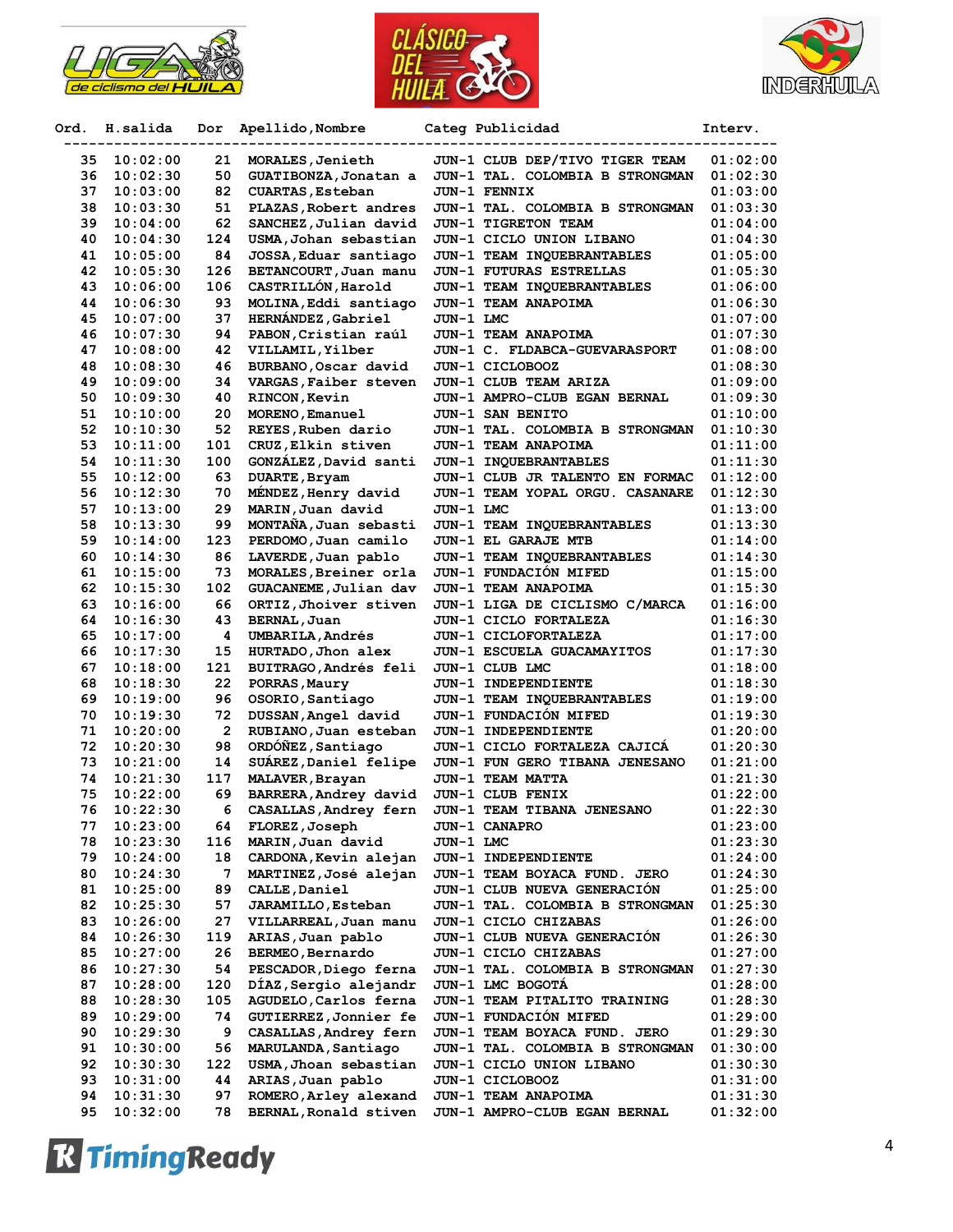





| Ord.           | H.salida             | Dor             | Apellido, Nombre                               |            | Categ Publicidad                | Interv.              |
|----------------|----------------------|-----------------|------------------------------------------------|------------|---------------------------------|----------------------|
|                |                      |                 |                                                |            |                                 |                      |
| 96             | 10:32:30             | 32              | JIMÉNEZ, Dilan                                 |            | JUN-1 PROVIMAR                  | 01:32:30             |
| 97             | 10:33:00             | 12 <sub>2</sub> | GARZÓN, Julián eduard                          |            | JUN-1 FUN GERO TIBANA JENESANO  | 01:33:00             |
| 98             | 10:33:30             | 38              | ESPINEL, Jhon sebasti                          |            | JUN-1 C. FLDABCA-GUEVARASPORT   | 01:33:30             |
| 99             | 10:34:00             | 11              | CARDENAS, Juan david                           |            | JUN-1 TEAM BOYACA FUND. JERO    | 01:34:00             |
| 100            | 10:34:30             | 87              | TOVAR, Cristian camil                          |            | JUN-1 INDEPENDIENTE             | 01:34:30             |
| 101            | 10:35:00             | 76              | URIAN, Juan david                              |            | JUN-1 TEAM BOYACA FUND. JERO    | 01:35:00             |
| 102            | 10:35:30             | 59              | GAMBA, Cristian santi                          |            | JUN-1 TIGRETON TEAM             | 01:35:30             |
| 103            | 10:36:00             | 113             | TRUJILLO, Luis mauro                           |            | JUN-1 AGUILAS DEL CICLISMO      | 01:36:00             |
| 104            | 10:36:30             | 60              | CARVAJAL, Daniel feli                          |            | JUN-1 TIGRETON TEAM             | 01:36:30             |
| 105            | 10:37:00             | 39              | OJEDA, Harvy                                   |            | JUN-1 C. FLDABCA-GUEVARASPORT   | 01:37:00             |
| 106            | 10:37:30             | 61              | LAITON, Kevin santiag                          |            | JUN-1 TIGRETON TEAM             | 01:37:30             |
| 107            | 10:38:00             | 85              | PÁEZ, Giovanny                                 |            | <b>JUN-1 FUTURAS ESTRELLAS</b>  | 01:38:00             |
| 108            | 10:38:30             | 28              | RODRÍGUEZ, Juan josé                           |            | JUN-1 INDEPENDIENTE             | 01:38:30             |
| 109            | 10:39:00             | 71              | LUGO, Kevin yadir                              |            | JUN-1 FUNDACIÓN MIFED           | 01:39:00             |
| 110            | 10:39:30             | 23              | LEIVA, Juan andrés                             |            | JUN-1 CICLO CHIZABAS            | 01:39:30             |
| 111            | 10:40:00             | 118             | CARVAJAL, Carlos anib                          |            | JUN-1 TEAM PITALITO TRAINING    | 01:40:00             |
| 112            | 10:40:30             | 47              | CASTAÑEDA, Luis camil                          |            | JUN-1 CICLOBOOZ                 | 01:40:30             |
| 113            | 10:41:00             | 41              | ROJAS, Jonathan david                          |            | JUN-1 C. FLDABCA-GUEVARASPORT   | 01:41:00             |
| 114            | 10:41:30             | 109             | RIVAS, Jose jahir                              |            | JUN-1 CICLOFORTALEZA            | 01:41:30             |
| 115            | 10:42:00             | 8               | QUINTERO, Jhojan snei                          |            | JUN-1 FUN GERO TIBANA JENESANO  | 01:42:00             |
| 116            | 10:42:30             | 10              | BOHORQUEZ, Zaty                                |            | JUN-1 ATLÁNTICO                 | 01:42:30             |
| 117            | 10:43:00             | 125             | CASTRO, Johan sebasti                          |            | JUN-1 AMPRO-CLUB EGAN BERNAL    | 01:43:00             |
| 118            | 10:43:30             | 3               | BOLÍVAR, Sebastián                             |            | JUN-1 ESTEBAN CHAVES            | 01:43:30             |
| 119            | 10:44:00             | 13              | MARTINEZ, Juan quille                          |            | JUN-1 TEAM BOYACA FUND. JERO    | 01:44:00             |
| 120            | 10:44:30             | 79              | PUGLISI, Dominic                               |            | JUN-1 F Y F TEAM                | 01:44:30             |
| 121            | 10:45:00             | 33              | GUZMÁN, Nicolas                                |            | JUN-1 CANAPRO                   | 01:45:00             |
| 122            | 10:45:30             | 30              | CARDONA, Miquel ángel                          | JUN-1 LMC  |                                 | 01:45:30             |
| 123            | 10:46:00             | 77              | BERNAL, Sayron julián                          |            | JUN-1 AMPRO-CLUB EGAN BERNAL    | 01:46:00             |
| Ord.           | H.salida             | Dor             | Apellido, Nombre                               |            | Categ Publicidad                | Interv.              |
| $\mathbf{1}$   | 10:49:00             | 300             | LIZCA, Steban                                  |            | SUB23 L. C/MARCA-ROUTE69 ZIPAQ. | 01:49:00             |
| $\overline{2}$ | 10:49:30             | 205             | HERRERA, Miquel andre                          |            | SUB23 TEAM VILLANUEVA           | 01:49:30             |
| 3              | 10:50:00             | 241             | MOSQUERA, Carlos mari                          |            | SUB23 TEAM INDERHUILA           | 01:50:00             |
| 4              | 10:50:30             | 282             | ABREO, Santiago                                |            | SUB23 CUNDINAMARCA              | 01:50:30             |
| 5              | 10:51:00             | 309             | <b>GUAVITA, Cesar</b>                          |            | SUB23 INDEPENDIENTE             | 01:51:00             |
| 6              | 10:51:30             | 236             | PUERTA, Juan pablo                             |            | SUB23 HDTUU                     | 01:51:30             |
| 7              | 10:52:00             | 285             | ARIAS, Wilfran andrey                          |            | SUB23 FUN. PROYECTA INGENIEROS  | 01:52:00             |
| 8              | 10:52:30             | 215             | QUINTERO, Juan esteba                          |            | SUB23 CLUB NORQUEZ-LIGA QUINDIO | 01:52:30             |
| 9              | 10:53:00             | 214             | DUCUARA, Kevin andrés                          |            | SUB23 TIBANA                    | 01:53:00             |
| 10             | 10:53:30             | 281             | RODRÍGUEZ, Guillermo                           |            | SUB23 CICLO MARY                | 01:53:30             |
| 11             | 10:54:00             | 308             | CRUZ, Johan steven                             |            | SUB23 YARIGUIES BARRANCABERMEJA | 01:54:00             |
| 12             | 10:54:30             | 218             | MORALES, Felipe                                |            | SUB23 INDER HUILA               | 01:54:30             |
| 13             | 10:55:00             | 249             | TOBAR, Ronal andres                            |            | SUB23 CLUB VÍCTOR HUGO PEÑA     | 01:55:00             |
| 14             | 10:55:30             | 301             | BELTRAN, Andrés felip                          |            | SUB23 ROUTE 69                  | 01:55:30             |
| 15             | 10:56:00             | 295             | GUTIÉRREZ, José manue                          |            | SUB23 CLUB KRIEGER              | 01:56:00             |
| 16             |                      |                 |                                                |            |                                 |                      |
| 17             |                      |                 |                                                |            | SUB23 LIGA DE SUCRE             |                      |
| 18             | 10:56:30<br>10:57:00 | 275<br>298      | DÍAZ, Jaír<br>MAHECHA, Arnold jose             |            | SUB23 F Y Y TEAM                | 01:56:30<br>01:57:00 |
|                | 10:57:30             |                 | TRUJILLO, Jhon felipe                          |            | SUB23 FUNDACIÓN COLOMBIELAS     | 01:57:30             |
| 19             | 10:58:00             | 210             |                                                |            | SUB23 F Y F TEAM                | 01:58:00             |
| 20             | 10:58:30             | 229<br>242      | ARÉVALO, Jhondeyby                             |            | SUB23 EQUIPO F Y F              | 01:58:30             |
| 21             | 10:59:00             | 202             | MELO, Gabriel julián                           |            | SUB23 TIBANA                    | 01:59:00             |
| 22             | 10:59:30             | 272             | ORJUELA, Jhon jairo<br>RODRÍGUEZ, Nicolás      |            | SUB23 CLUB LMC                  | 01:59:30             |
| 23             | 11:00:00             | 207             |                                                |            | SUB23 CLUB TEAM CAQUETÁ         | 02:00:00             |
| 24             | 11:00:30             | 310             | BUITRAGO, Sergio alej<br>BENACHI, Darwin alexi |            | SUB23 INDEPENDIENTE             | 02:00:30             |
| 25             | 11:01:00             | 264             | BOHÓRQUEZ, Santiago                            |            | SUB23 LIGA DE SANTANDER         | 02:01:00             |
| 26             | 11:01:30             | 284             | MENDIVELSO, Cristian                           |            | SUB23 FUN. PROYECTA INGENIEROS  | 02:01:30             |
| 27             | 11:02:00             | 237             | RODRIGUEZ, Jorge                               | SUB23 ONIX |                                 | 02:02:00             |
| 28             | 11:02:30             | 235             | TRUJILLO, Jhon felipe                          |            | SUB23 FUNDACIÓN COLOMBIELAS     | 02:02:30             |
| 29             | 11:03:00             | 224             | VIVEROS, Juan manuel                           |            | SUB23 INDEPENDIENTE             | 02:03:00             |

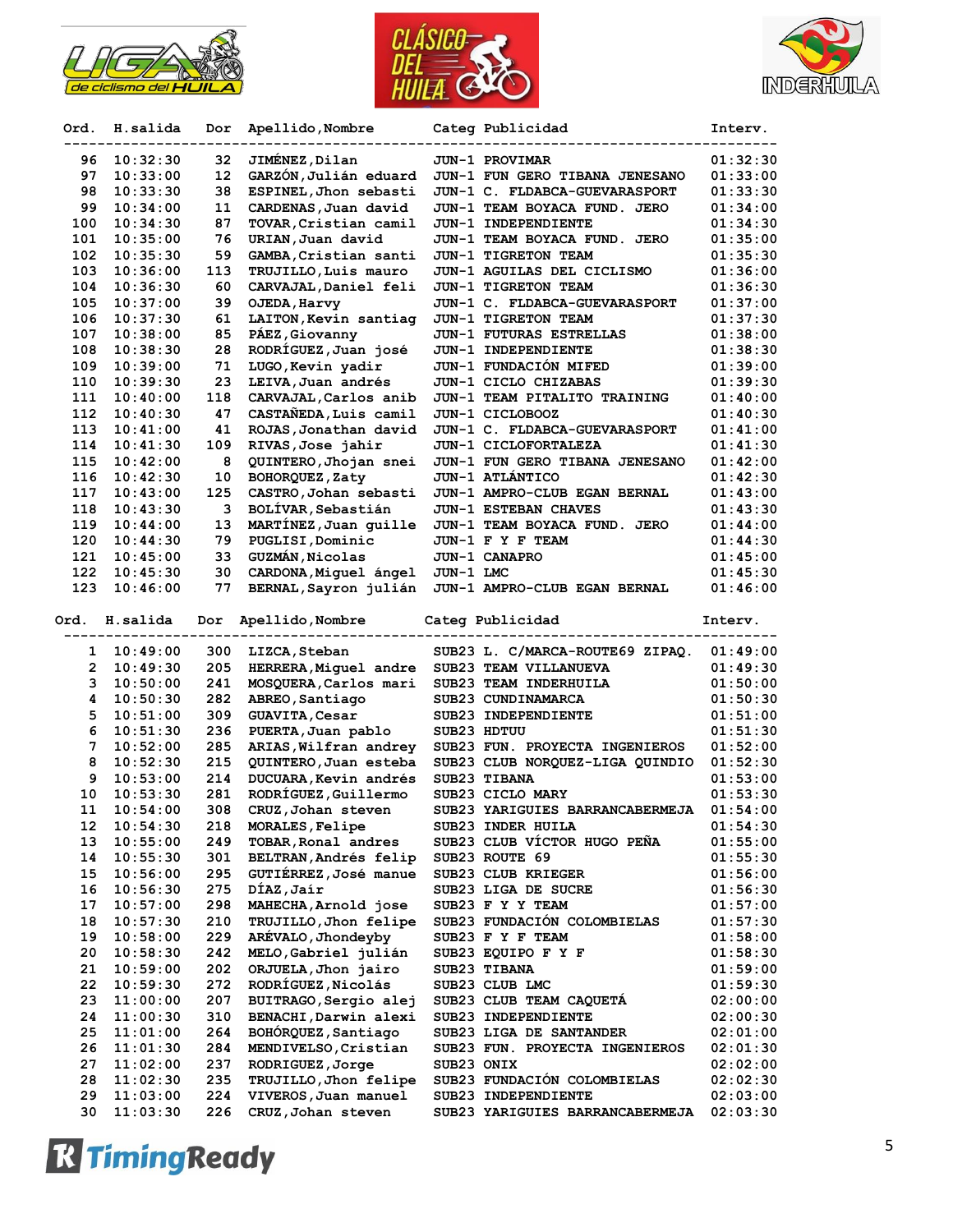





| Ord.     | H.salida             | Dor        | Apellido, Nombre                               | Categ Publicidad                  | Interv.              |
|----------|----------------------|------------|------------------------------------------------|-----------------------------------|----------------------|
|          |                      |            |                                                |                                   |                      |
| 31       | 11:04:00             | 292        | VALENCIA, Víctor hugo                          | SUB23 LIGA DEL HUILA              | 02:04:00             |
| 32       | 11:04:30             | 201        | BARRERA, Sebastian                             | SUB23 P. INMOBILIARIO-S/TANDER.   | 02:04:30             |
| 33       | 11:05:00             | 307        | CRUZ, Jairo andrés                             | SUB23 TRAINING PITALITO           | 02:05:00             |
| 34       | 11:05:30             | 222        | GURRUTE, Brayan yesid                          | SUB23 CICLO CAUCA                 | 02:05:30             |
| 35       | 11:06:00             | 267        | PEREZ, Mateo                                   | SUB23 CLUB DANIEL RINCON          | 02:06:00             |
| 36       | 11:06:30             | 228        | VILLACORTE, Eric giov                          | SUB23 TEAM VILLACORTE             | 02:06:30             |
| 37       | 11:07:00             | 306        | RIOS, Federico andres                          | SUB23 LMC                         | 02:07:00             |
| 38       | 11:07:30             | 254        | RUBIANO, Juan sebasti                          | SUB23 LIGA DEL HUILA              | 02:07:30             |
| 39       | 11:08:00             | 238        | ROJAS, Ronaldo                                 | SUB23 TEAM NATIVOS PAYN           | 02:08:00             |
| 40       | 11:08:30             | 245        | SANCHEZ, Daniel esteb                          | SUB23 CLUB DANIEL RINCON          | 02:08:30             |
| 41       | 11:09:00             | 273        | GUERRERO, Geofre                               | SUB23 FENIX                       | 02:09:00             |
| 42       | 11:09:30             | 271        | TORRES, Camilo andres                          | SUB23 MAGDALENA                   | 02:09:30             |
| 43       | 11:10:00             | 260        | GONZÁLEZ, Jersson fel                          | SUB23 AMPRO-CLUB EGAN BERNAL      | 02:10:00             |
| 44       | 11:10:30             | 239        | CARVAJAL, Hugo leandr                          | SUB23 HUILA                       | 02:10:30             |
| 45       | 11:11:00             | 296        | ROJAS, Juan pablo                              | SUB23 INDERHUILA                  | 02:11:00             |
| 46       | 11:11:30             | 221        | ARARA, Fernando                                | SUB23 INPENDIENTE                 | 02:11:30             |
| 47       | 11:12:00             | 288        | DUEÑAS, Andres leonar                          | SUB23 FUN. PROYECTA INGENIEROS    | 02:12:00             |
| 48       | 11:12:30             | 248        | OVIEDO, Ember                                  | SUB23 CLUB BARRANCABERMEJA BMX    | 02:12:30             |
| 49       | 11:13:00             | 278        | OVIEDO, Juan andres                            | SUB23 ANT. CLUB NVA GENERACION    | 02:13:00             |
| 50       | 11:13:30             | 230        | GURRUTE, Brayan yesid                          | SUB23 F Y F TEAM                  | 02:13:30             |
| 51       | 11:14:00             | 297        | SUA, David felipe                              | SUB23 CLUB KRIEGER                | 02:14:00             |
| 52       | 11:14:30             | 200        | NAVARRO, Sergio nicol                          | SUB23 I AM CHAMPIONS              | 02:14:30             |
| 53       | 11:15:00             | 233        | RUIZ, Christian camil                          | SUB23 CLUB LMC                    | 02:15:00             |
| 54       | 11:15:30             | 270        | CALDERON, Nicolás fer                          | SUB23 INDEPENDIENTE               | 02:15:30             |
| 55       | 11:16:00             | 208        | PERDOMO, Sneider                               | SUB23 TEAM CAQUETA                | 02:16:00             |
| 56       | 11:16:30             | 255        | AGUIRRE, Juan andres                           | SUB23 FUNDACIÓN MIFED             | 02:16:30             |
| 57       | 11:17:00             | 209        | CARVAJAL, Juan sebast                          | SUB23 BICISTORE                   | 02:17:00             |
| 58       | 11:17:30             | 299        | LEGUIZAMON, Óscar                              | SUB23 CLUB RUTA 69                | 02:17:30             |
| 59       | 11:18:00             | 263        | GUTIÉRREZ, Jair sebas                          | SUB23 TEAM JIREHT BIKE            | 02:18:00             |
| 60       | 11:18:30             | 256        | ARANDIA, Santiago                              | SUB23 FUNDACIÓN MIFED             | 02:18:30             |
| 61       | 11:19:00             | 261        | PÁEZ, David santiago                           | SUB23 AMPRO-CLUB EGAN BERNAL      | 02:19:00             |
| 62       | 11:19:30             | 286        | TOBASIA, José elías                            | SUB23 FUN. PROYECTA INGENIEROS    | 02:19:30             |
| 63       | 11:20:00             | 246        | ALBARRACIN, Sebastián                          | SUB23 CLUB DANIEL RINCON          | 02:20:00             |
| 64       | 11:20:30             | 253<br>220 | CACERES, Emmanuel ave                          | SUB23 CICLO SANGIL NORQUIMICOS    | 02:20:30             |
| 65<br>66 | 11:21:00             | 244        | POLANIA, Nicolás andr<br>JAIME, Cristian andré | SUB23 CICLO CHIZABAS<br>SUB23 LMC | 02:21:00<br>02:21:30 |
| 67       | 11:21:30<br>11:22:00 | 280        | BETANCUR, Cristian da                          | SUB23 ANTIOQ. NVA. GEN. TARAZA    | 02:22:00             |
| 68       | 11:22:30             | 294        | MORENO, Javier                                 | SUB23 HERRERA                     | 02:22:30             |
| 69       | 11:23:00             | 268        | MARTÍNEZ, Juan diego                           | SUB23 FUNDACIÓN MIFED             | 02:23:00             |
| 70       | 11:23:30             | 250        | PALOMINO, Jhossy este                          | SUB23 VICTOR HUGO PEÑA            | 02:23:30             |
| 71       | 11:24:00             | 219        | HENRIQUEZ, Ludwin rol                          | SUB23 TEAM INDERHUILA             | 02:24:00             |
| 72       | 11:24:30             | 277        | VELEZ, Victor mario                            | SUB23 ANT. CLUB NVA GENERACION    | 02:24:30             |
| 73       | 11:25:00             | 283        | BELTRÁN, Edwin alejan                          | SUB23 FUN. PROYECTA INGENIEROS    | 02:25:00             |
| 74       | 11:25:30             | 223        | VENEGAS, Manuel felip                          | SUB23 FRAJILES Y FUERTES          | 02:25:30             |
| 75       | 11:26:00             | 257        | VALENTÍN, Carlos adri                          | SUB23 FUN. GERO TIBANA JENESANO   | 02:26:00             |
| 76       | 11:26:30             | 262        | GAYON, Daniel fernánd                          | SUB23 AMPRO-CLUB EGAN BERNAL      | 02:26:30             |
| 77       | 11:27:00             | 279        | MONTOYA, Jairo orland                          | SUB23 ANTIOQ. NVA. GEN. TARAZA    | 02:27:00             |
| 78       | 11:27:30             | 217        | PELAEZ, Sebastian fel                          | SUB23 F Y F TEAM                  | 02:27:30             |
| 79       | 11:28:00             | 304        | MORENO, Juan josé                              | SUB23 VILLAPINZON                 | 02:28:00             |
| 80       | 11:28:30             | 293        | MAYORGA, Carlos                                | SUB23 NECTAR                      | 02:28:30             |
| 81       | 11:29:00             | 266        | NARANJO, Carlos andre                          | SUB23 INDEPENDIENTE               | 02:29:00             |
| 82       | 11:29:30             | 259        | LOZADA, Didier yared                           | SUB23 AMPRO-CLUB EGAN BERNAL      | 02:29:30             |
| 83       | 11:30:00             | 227        | CUADRADO, Juan manuel                          | SUB23 TEAM TECNISEG               | 02:30:00             |
| 84       | 11:30:30             | 291        | PIMIENTO, Edgar josé                           | SUB23 FUN. PROYECTA INGENIEROS    | 02:30:30             |
| 85       | 11:31:00             | 211        | QUINTERO, Camilo                               | SUB23 CLUB SANTIAGO DE TUNJA      | 02:31:00             |
| 86       | 11:31:30             | 247        | SERRANO, Kevin fernan                          | SUB23 CLUB VICTOR HUGO PEÑA       | 02:31:30             |
| 87       | 11:32:00             | 303        | SIERRA, Juan camilo                            | SUB23 LIGA DEL TOLIMA             | 02:32:00             |
| 88       | 11:32:30             | 204        | CUETOCUE, Adrián alej                          | SUB23 LICICLISMO INDERHUILA       | 02:32:30             |
| 89       | 11:33:00             | 289        | BECERRA, Luis daniel                           | SUB23 FUN. PROYECTA INGENIEROS    | 02:33:00             |
| 90       | 11:33:30             | 225        | NEME, Fabio samuel                             | SUB23 LIGA DEL HUILA              | 02:33:30             |
| 91       | 11:34:00             | 287        | PÉREZ, Kevin armando                           | SUB23 FUN. PROYECTA INGENIEROS    | 02:34:00             |
|          |                      |            |                                                |                                   |                      |

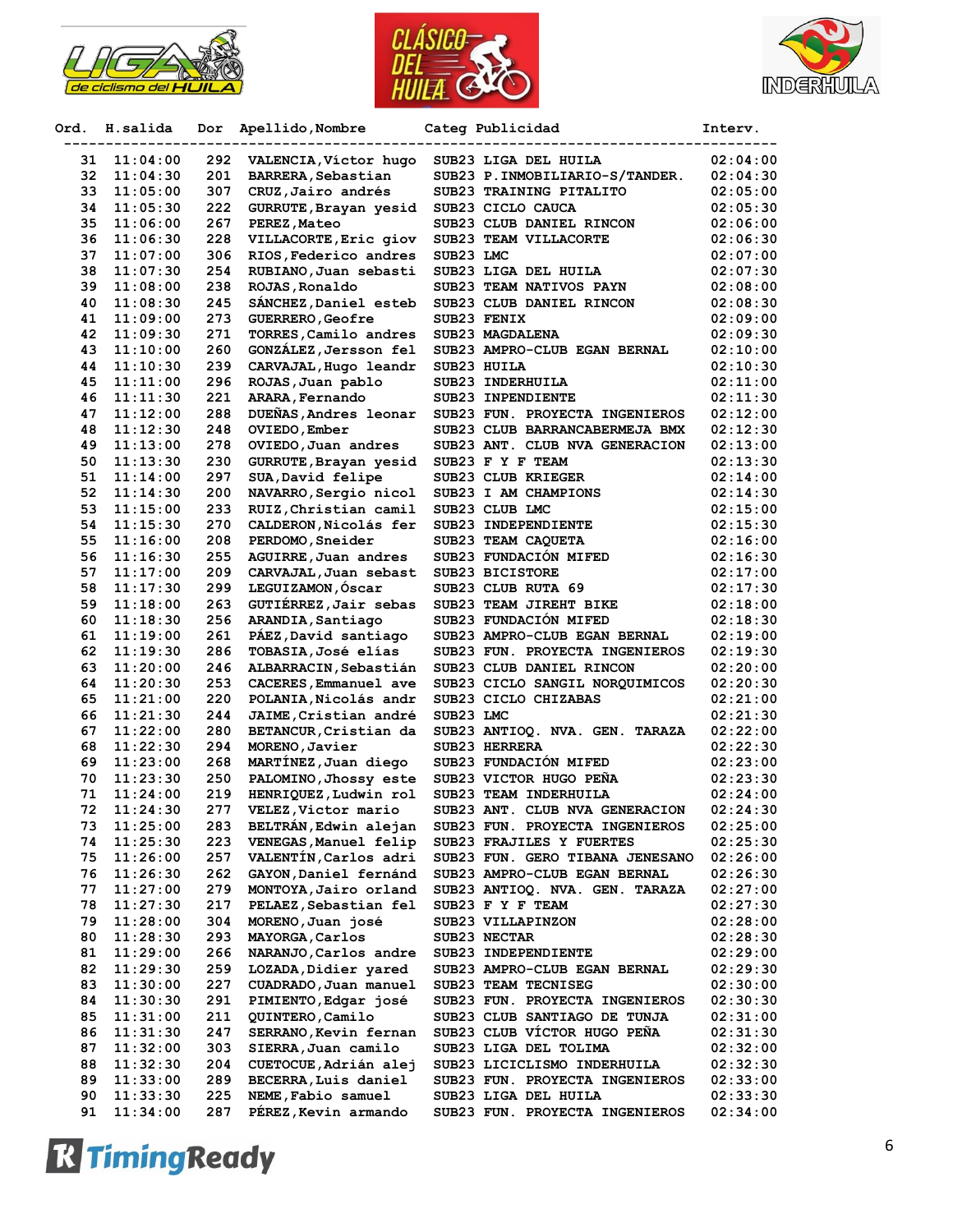





| Ord.            | H.salida          | Dor | Apellido, Nombre      |            | Categ Publicidad                         | Interv.  |
|-----------------|-------------------|-----|-----------------------|------------|------------------------------------------|----------|
| 92              | 11:34:30          | 240 | SARMIENTO, Andrés     |            | SUB23 FYF TEAM                           | 02:34:30 |
| 93              | 11:35:00          | 269 | MOLINA, Héctor ferney |            | SUB23 FUND. GERO TIBANA JENESAN          | 02:35:00 |
| 94              | 11:35:30          | 290 | TÉLLEZ, Oscar daniel  |            | SUB23 TEAM CORRATEC                      | 02:35:30 |
| 95              | 11:36:00          | 305 | AYALA, Juan david     |            | SUB23 INDEPENDIENTE                      | 02:36:00 |
| 96              | 11:36:30          | 216 | ROBLES, Daniel yesid  |            | SUB23 TIBANA                             | 02:36:30 |
| 97              | 11:37:00          | 302 | GUEVARA, David eliceo |            | SUB23 ANDARIEGOS DE SUSA                 | 02:37:00 |
| 98              | 11:37:30          | 243 | ACEVEDO, Nicolás alej |            | SUB23 ROCKLAND CYCLING VELO              | 02:37:30 |
| 99              | 11:38:00          | 213 | MARTINEZ, Iván estive |            | SUB23 ALCALDÍA DE OICATA                 | 02:38:00 |
| 100             | 11:38:30          | 252 | GUTIÉRREZ, Jair sebas |            | SUB23 TEAM JIREHT BIKE F/GASUGA          | 02:38:30 |
| 101             |                   | 274 | BERNAL, Juan diego    |            | SUB23 ORIUS ALCARAVAN                    | 02:39:00 |
|                 | 11:39:00          | 206 |                       |            | SUB23 GARZÓN                             |          |
| 102             | 11:39:30          |     | TRUJILLO, Nicolás     |            |                                          | 02:39:30 |
| 103             | 11:40:00          | 258 | MORENO, Juan fernando |            | SUB23 AMPRO-CLUB EGAN BERNAL             | 02:40:00 |
| 104             | 11:40:30          | 231 | CASTAÑEDA, Julián fel |            | SUB23 CLUB LMC                           | 02:40:30 |
| 105             | 11:41:00          | 212 | BAUTISTA, Yeison anto |            | SUB23 GENESANO                           | 02:41:00 |
| Ord.            | H.salida          | Dor | Apellido, Nombre      |            | Categ Publicidad                         | Interv.  |
| 1               | 11:44:00          | 584 | MARTINEZ, Hernan      |            | MAS-E ASOC CICLISMO DE IBAGUÉ            | 02:44:00 |
| $\mathbf{2}$    | 11:44:30          | 583 | RESTREPO, Antonio jos | MAS-E 3SKY |                                          | 02:44:30 |
| 3               | 11:45:00          | 588 | BARRERA, Alvaro       |            | MAS-E ACRI IBAGUE                        | 02:45:00 |
| 4               | 11:45:30          | 582 | CALDERÓN, José miller |            | MAS-E CLUB TITANES NEIVA                 | 02:45:30 |
| 5               | 11:46:00          | 599 | GUTIÉRREZ, Orlando    |            | MAS-E CONFECCIONES PELOS                 | 02:46:00 |
| 6               | 11:46:30          | 598 | PULIDO, Jorge luis    |            | MAS-E CLUB TITANES NEIVA                 | 02:46:30 |
| 7               | 11:47:00          | 593 | CUELLAR, Juan doroteo |            | MAS-E CICLOSACHI-CASA DEL CICLI          | 02:47:00 |
| 8               | 11:47:30          | 587 | HERNÁNDEZ, German     |            | MAS-E CICLOSPRINTER                      | 02:47:30 |
| 9               | 11:48:00          | 595 | BOBADILLA, Héctor qus |            | MAS-E ASOCIACIÓN MÁSTER BOGOTÁ           | 02:48:00 |
| 10              | 11:48:30          | 590 | ARIAS, Luis octavio   |            | MAS-E CICLO LLANO GRANDE                 | 02:48:30 |
| 11              | 11:49:00          | 597 | CARVAJAL, Antonio     |            | MAS-E CENTAUROS CUNDINAMARCA             | 02:49:00 |
| 12 <sup>°</sup> | 11:49:30          | 594 | VILLACORTE, Celimo an |            | MAS-E TEAM VILLACORTE                    | 02:49:30 |
| 13              | 11:50:00          | 589 | WILCHES, Pablo        |            |                                          | 02:50:00 |
| 14              |                   | 581 |                       |            | MAS-E CUNDINAMARCA                       |          |
|                 | 11:50:30          |     | PEREZ, Natalia        |            | MAS-E NINGUNO                            | 02:50:30 |
| 15              | 11:51:00          | 591 | <b>BERNAL, Tomas</b>  |            | MAS-E CICLO LLANO GRANDE                 | 02:51:00 |
| 16              | 11:51:30          | 586 | ORTEGA, Miguel angel  |            | MAS-E NINGUNO                            | 02:51:30 |
| 17              | 11:52:00          | 596 | RODRÍGUEZ, Julio césa |            | MAS-E HACIENDA SANTA CATALINA            | 02:52:00 |
| 18              | 11:52:30          | 585 | CHAPARRO, Heli        |            | MAS-E CLUB CICLO RESTREPO                | 02:52:30 |
|                 | Ord. H.salida     |     | Dor Apellido, Nombre  |            | Categ Publicidad                         | Interv.  |
|                 | $1\quad 11:55:00$ | 348 | ABRIL, Parmenio       |            | MAS-D 100% AMIGOS DE LAS BIELAS 02:55:00 |          |
| $\mathbf{2}$    | 11:55:30          | 347 | MUÑOZ, Nelson         |            | MAS-D ARTURO MANA                        | 02:55:30 |
| 3               | 11:56:00          | 351 | CASTRO, Henry         |            | MAS-D INDEPENDIENTE                      | 02:56:00 |
| 4               | 11:56:30          | 328 | GAVIRIA, Reinaldo     |            | MAS-D ASOMANIZALES                       | 02:56:30 |
| 5               | 11:57:00          | 342 | CARREÑO, Roberto      |            | MAS-D CICLO SPRINTER LIGA BTA            | 02:57:00 |
| 6               | 11:57:30          | 335 | RUEDA, José alejandro |            | MAS-D LOGÍSTIC CARGA L.C.T.              | 02:57:30 |
| 7               | 11:58:00          | 332 | LEAL, Héctor a.       |            | MAS-D CLUB CICLISMO CHÍA CUNDI.          | 02:58:00 |
| 8               | 11:58:30          | 337 | QUINTERO, Nelson      |            | MAS-D INDEPENDIENTE                      | 02:58:30 |
| 9               | 11:59:00          | 329 | HERNANDEZ, Hugo       |            | MAS-D GRUPO MARTTI                       | 02:59:00 |
| 10              | 11:59:30          | 343 | RODRÍGUEZ, Yezid      |            | <b>MAS-D CICLO SPRINTER</b>              | 02:59:30 |
| 11              | 12:00:00          | 341 | OTALVARO, Jorge leon  |            | MAS-D COLBIC                             | 03:00:00 |
| 12              |                   |     |                       |            |                                          |          |
|                 | 12:00:30          | 320 | RAMIREZ, Saulo vicent |            | MAS-D CONSTRUCCIONES ZEA                 | 03:00:30 |
| 13              | 12:01:00          | 339 | PEREZ, Heliberto      |            | MAS-D INDEPENDIENTE                      | 03:01:00 |
| 14              | 12:01:30          | 344 | RAMÍREZ, Saulo        |            | MAS-D CICLO SPRINTER                     | 03:01:30 |
| 15              | 12:02:00          | 326 | RENDON, Juan carlos   |            | MAS-D FAMILIA                            | 03:02:00 |
| 16              | 12:02:30          | 325 | ALARCON, Oscar        |            | MAS-D CICLO RESTREPO                     | 03:02:30 |
| 17              | 12:03:00          | 346 | CERON, Oswaldo        |            | MAS-D CLUB CICLO LA PLATA                | 03:03:00 |
| 18              | 12:03:30          | 336 | MANA, Luis arturo     |            | MAS-D CLUB RECREATIVO LOS TITAN          | 03:03:30 |
| 19              | 12:04:00          | 323 | PINILLA, Nelson       |            | MAS-D PIJAOS                             | 03:04:00 |
| 20              | 12:04:30          | 349 | <b>CUESTA, Raúl</b>   |            | MAS-D INDEPENDIENTE                      | 03:04:30 |
| 21              | 12:05:00          | 340 | RAMOS, Sain           |            | MAS-D SOLO BICI ACEVEDO                  | 03:05:00 |
| 22              | 12:05:30          | 321 | HENAO, Jose joaquin   |            | MAS-D LIGA BOGOTA CIC RESTREPO           | 03:05:30 |
| 23              | 12:06:00          | 333 | HENAO, Alcides        |            | <b>MAS-D MISSILE RIONEGRO</b>            | 03:06:00 |

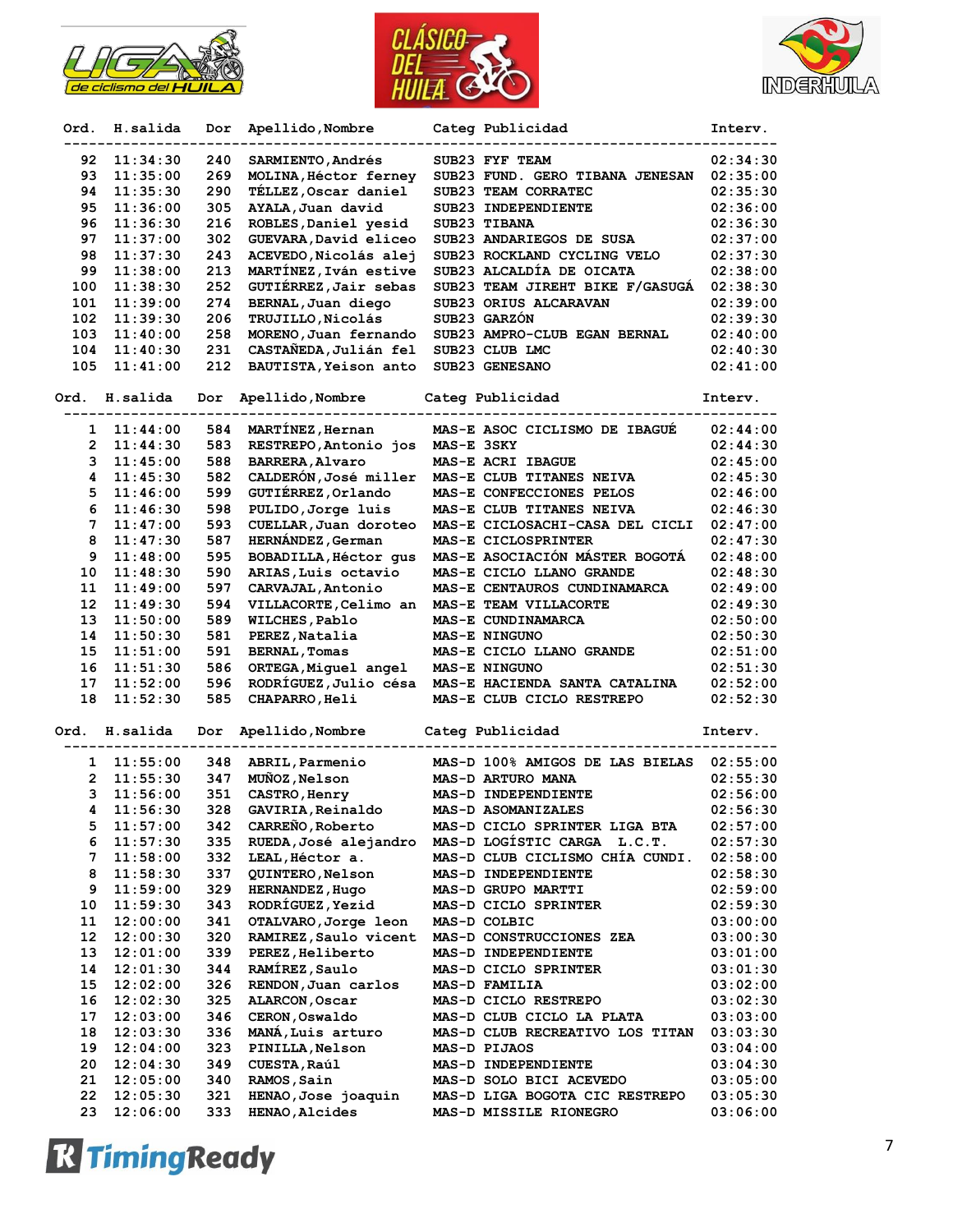





| 24           | 12:06:30           | 330 | BENITEZ, Jose vicente                 | MAS-D CARELOCA                              | 03:06:30 |
|--------------|--------------------|-----|---------------------------------------|---------------------------------------------|----------|
| 25           | 12:07:00           | 350 | RAMÍREZ, William augu                 | MAS-D INDEPENDIENTE                         | 03:07:00 |
| 26           | 12:07:30           | 322 | HERRERA, German alons                 | MAS-D CM TEAM                               | 03:07:30 |
| 27           | 12:08:00           | 334 | ROMERO, Wilder                        | MAS-D LOS TITANES                           | 03:08:00 |
| 28           | 12:08:30           | 331 | RAMÍREZ, Fredy albert                 | MAS-D CM TEAM                               | 03:08:30 |
| 29           | 12:09:00           | 338 | FRANCO, Carlos albert                 | MAS-D JOSE FERRISON                         | 03:09:00 |
| 30           | 12:09:30           | 345 | SÁNCHEZ, Edgar                        | MAS-D CICLO SPRINTER                        | 03:09:30 |
| 31           | 12:10:00           | 324 | RODRIGUEZ, Jose yezid                 | MAS-D CARBONO YEZZIRO                       | 03:10:00 |
|              |                    |     |                                       |                                             |          |
| Ord.         | H.salida           | Dor | Apellido, Nombre                      | Categ Publicidad                            | Interv.  |
| ı            | 12:13:00           | 394 | ALDANA, Oscar                         | MAS-C CICLO RESTREPO                        | 03:13:00 |
| $\mathbf{2}$ | 12:13:30           | 390 |                                       | FRANCO, Daniel antoni MAS-C VALLE DEL CAUCA | 03:13:30 |
| 3            | 12:14:00           | 379 | PEREZ, Natalia                        | MAS-C NINGUNO                               | 03:14:00 |
| 4            | 12:14:30           | 393 | BARRIGA, Giovany                      | MAS-C INDEPENDIENTE                         | 03:14:30 |
| 5            | 12:15:00           | 380 | <b>CUENCA, Alexander</b>              | MAS-C DELY PIZZA                            | 03:15:00 |
| 6            | 12:15:30           | 382 | ROJAS, Camilo                         | MAS-C TITANES                               | 03:15:30 |
| 7            |                    |     |                                       |                                             |          |
|              | 12:16:00           | 374 | POLANCO, Enoc                         | MAS-C GATO VOLADOR                          | 03:16:00 |
| 8            | 12:16:30           | 372 | CELY, Airelio                         | MAS-C INDEPENDIENTE                         | 03:16:30 |
| 9            | 12:17:00           | 386 | GUTIÉRREZ, Oscar                      | MAS-C CICLO SPRINTER                        | 03:17:00 |
| 10           | 12:17:30           | 387 |                                       | VILLACORTE, Nelson ja MAS-C TEAM VILLACORTE | 03:17:30 |
| 11           | 12:18:00           | 389 | RODRÍGUEZ, Jairo jesú                 | MAS-C TEAM FEDROS                           | 03:18:00 |
| 12           | 12:18:30           | 370 | SANCHEZ, Auli                         | MAS-C TRUCH CHASSIS                         | 03:18:30 |
| 13           | 12:19:00           | 378 | MELENDEZ, William rob                 | MAS-C ASOMASTYOPAL-LIG CASANARE             | 03:19:00 |
| 14           | 12:19:30           | 385 | BARRERA, William                      | MAS-C MULTIREPUESTOS BOSA                   | 03:19:30 |
| 15           | 12:20:00           | 392 | RODRIGUEZ, Guiovani                   | MAS-C VALLE                                 | 03:20:00 |
| 16           | 12:20:30           | 383 | HERNANDEZ, Manuel                     | MAS-C FERRISON                              | 03:20:30 |
| 17           | 12:21:00           | 388 | VILLACORTE, John jair                 | MAS-C TEAM VILLACORTE                       | 03:21:00 |
| 18           | 12:21:30           | 377 | SÁNCHEZ, Carlos andré                 | MAS-C CM                                    | 03:21:30 |
| 19           | 12:22:00           | 391 | MONTES, Pablo                         | MAS-C TITANES NEIVA                         | 03:22:00 |
| 20           | 12:22:30           | 381 | LANCHEROS, Juan david                 | MAS-C ALMACEN OLIMPICO PALMIRA              | 03:22:30 |
|              |                    |     |                                       |                                             |          |
|              |                    |     |                                       |                                             |          |
| 21           | 12:23:00           | 373 | OVIEDO, Luis fernando                 | MAS-C TORNO FERCHO INAGUE                   | 03:23:00 |
| 22           | 12:23:30           | 376 | TOVAR, Edison                         | MAS-C GATO VOLADOR                          | 03:23:30 |
| 23           | 12:24:00           | 371 | GUTIÉRREZ, Oscar enri MAS-C CENTAUROS |                                             | 03:24:00 |
| 24           | 12:24:30           | 375 | MONCALEANO, Julian                    | MAS-C NO                                    | 03:24:30 |
| 25           | 12:25:00           | 384 | GOMEZ, Jorge mario                    | MAS-C MISSILE B. SHOP-DIAMOND               | 03:25:00 |
| Ord.         | H.salida           |     | Dor Apellido, Nombre                  | Categ Publicidad                            | Interv.  |
|              |                    |     |                                       |                                             |          |
|              | $1 \quad 12:28:00$ | 454 | <b>MANCIPE, Libardo</b>               | MAS-B PEDALEANDO POR V/QUEMADA              | 03:28:00 |
| $\mathbf{2}$ | 12:28:30           | 467 | ANDRADE, Ignacio                      | MAS-B TEAM ANAPOIMA                         | 03:28:30 |
| 3            | 12:29:00           | 457 | VARGAS, Edgar josé                    | MAS-B TEAM PITALITO TRAINING                | 03:29:00 |
| 4            | 12:29:30           | 446 | FORERO, Jorge antonio                 | MAS-B SPECIALIZED GARZON                    | 03:29:30 |
| 5            | 12:30:00           | 438 | OSSA, Jorge mario                     | MAS-B MISSILE-SOLUCIONES-PARTES             | 03:30:00 |
| 6            | 12:30:30           | 469 | HERNÁNDEZ, John                       | MAS-B BICICLETERIA GUTI                     | 03:30:30 |
| 7            | 12:31:00           | 442 | FLOREZ, Jose edison                   | MAS-B TEAM TICBU AMBALEMA                   | 03:31:00 |
| 8            | 12:31:30           | 464 | RÍOS, Oscar andrés                    | MAS-B INDEPENDIENTE                         | 03:31:30 |
| 9            | 12:32:00           | 449 | MEDINA, Antonio josé                  | MAS-B SEM. SOBRERUEDAS T.COELLO             | 03:32:00 |
| 10           | 12:32:30           | 455 | PERDOMO, Julian                       | MAS-B TEAM PITALITO TRAINING                | 03:32:30 |
| 11           | 12:33:00           | 462 | MARIÑO, Leonardo                      | MAS-B CLUB PIJAOS MÁSTER                    | 03:33:00 |
| 12           | 12:33:30           | 471 | BUITRAO, Danilo                       | MAS-B CICLO RESTREPO                        | 03:33:30 |
| 13           | 12:34:00           | 447 | MURCIA, Williams                      | MAS-B BATERCOL-WILLYSPORT                   | 03:34:00 |
| 14           | 12:34:30           | 473 | GARCIA, Oscar alfredo                 | MAS-B LOS GARCI                             | 03:34:30 |
| 15           | 12:35:00           | 445 | RIVERA, Diego felipe                  | MAS-B ONIX                                  | 03:35:00 |
| 16           | 12:35:30           | 472 | RAMIREZ, Ricardo                      | MAS-B CICLO RESTREPO                        | 03:35:30 |
| 17           | 12:36:00           | 437 | TORO, Milton                          | MAS-B MISSILE-SOLUCIONES-PARTES             | 03:36:00 |
| 18           | 12:36:30           | 463 | VARGAS, Leiber                        | MAS-B TEAM PITALITO                         | 03:36:30 |
| 19           | 12:37:00           | 434 | BARAHONA, John wilson                 | MAS-B BICICLETERIA DIAMANTEBIKE             | 03:37:00 |
| 20           | 12:37:30           | 456 | VEGA, Yomedi                          | MAS-B TEAM PITALITO MASTER                  | 03:37:30 |
| 21           | 12:38:00           | 468 | RESTREPO, Julián andr                 | MAS-B 3SKY                                  | 03:38:00 |
| 22           | 12:38:30           | 435 | RAMÍREZ, Héctor fabio                 | MAS-B INDEPENDIENTE                         | 03:38:30 |
| 23           | 12:39:00           | 431 | <b>ORTIGOZA, Edwin</b>                | MAS-B CLUB LOS TITANES                      | 03:39:00 |

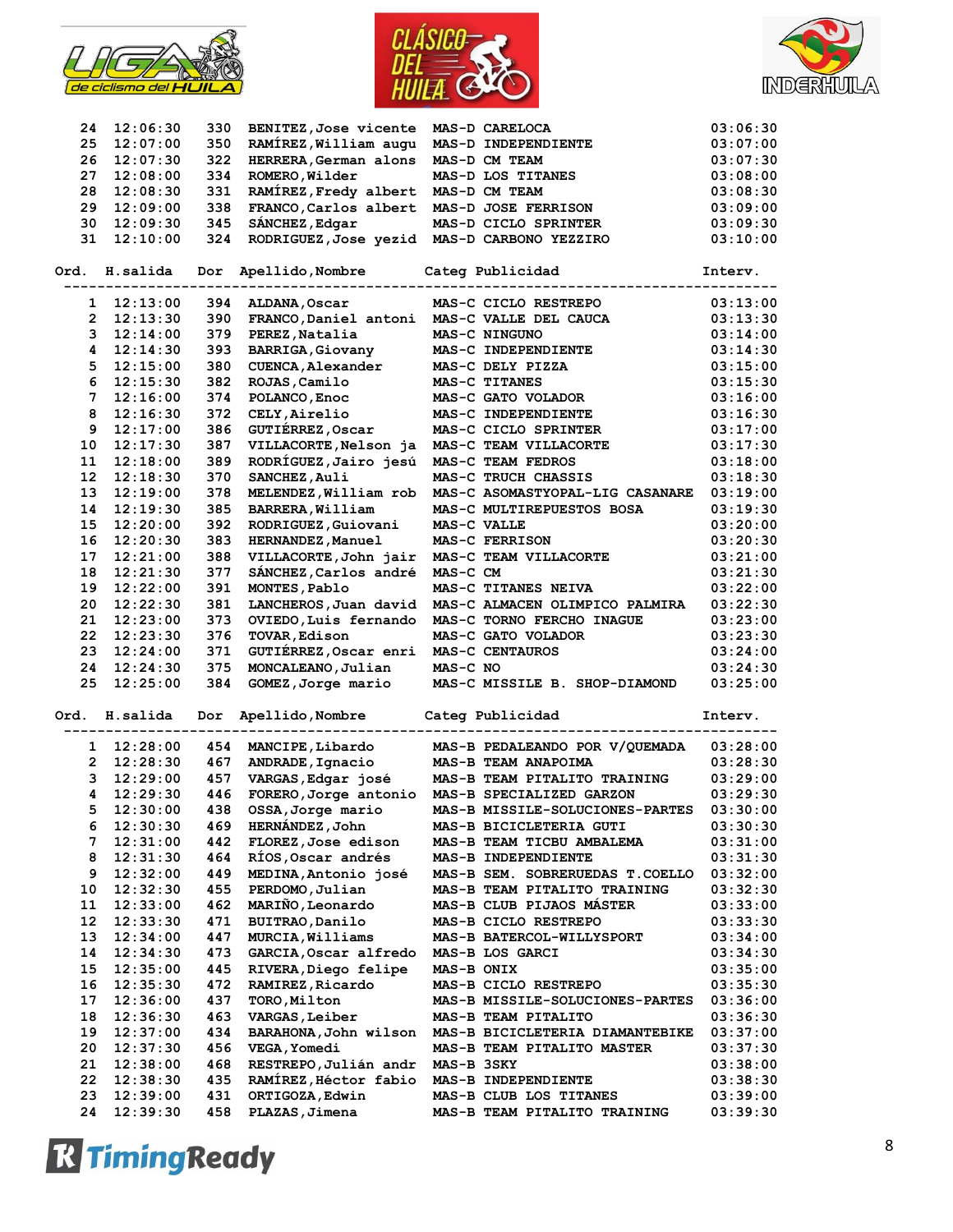





| Ord.         | H.salida | Dor | Apellido, Nombre         | Categ Publicidad                 | Interv.  |
|--------------|----------|-----|--------------------------|----------------------------------|----------|
|              |          |     |                          |                                  |          |
| 25           | 12:40:00 | 459 | AGUDELO, Nelson Giova    | MAS-B INDEPENDIENTE              | 03:40:00 |
| 26           | 12:40:30 | 474 | JIMENEZ, German          | MAS-B BIKES PLUS STRONG          | 03:40:30 |
| 27           | 12:41:00 | 444 | TORRES, Ramiro andres    | MAS-B TINTORRES                  | 03:41:00 |
| 28           | 12:41:30 | 466 | CAMARGO, Jhon jairo      | MAS-B POLINAL TEAM ANAPOIMA      | 03:41:30 |
| 29           |          | 430 |                          |                                  |          |
|              | 12:42:00 |     | VILLARREAL, Carlos       | MAS-B FERRETERÍA NAPOLES         | 03:42:00 |
| 30           | 12:42:30 | 443 | SALAZAR, Laurencio       | MAS-B CICLO SPRINTER             | 03:42:30 |
| 31           | 12:43:00 | 440 | ALVAREZ, Manuel oswal    | MAS-B CLUB TITANES               | 03:43:00 |
| 32           | 12:43:30 | 460 | TEJADA, Christian        | MAS-B TEAM PITALITO MASTER       | 03:43:30 |
| 33           | 12:44:00 | 465 | <b>BELTRAN, Dany</b>     | MAS-B SENS. COFFEE-VAESOLI CONST | 03:44:00 |
| 34           | 12:44:30 | 452 | VALENCIA, Javier enri    | MAS-B CLUB MONARCA POPAYAN       | 03:44:30 |
| 35           | 12:45:00 | 461 | ALBARRACÍN, Hernán       | MAS-B AMIGOS DE LAS BIELAS       | 03:45:00 |
| 36           | 12:45:30 | 448 | RAMÍREZ, Héctor fabio    | MAS-B INDEPENDIENTE              | 03:45:30 |
| 37           | 12:46:00 | 451 | ARAUJO, John jairo       | MAS-B LIGA DEL VALLE             | 03:46:00 |
| 38           | 12:46:30 | 436 | SUAREZ, Jose             | MAS-B SPECIALIZED GARZON         | 03:46:30 |
| 39           | 12:47:00 | 450 | OLIVEROS, Wilmer         | MAS-B CLUB LOS TITANES.          | 03:47:00 |
| 40           | 12:47:30 | 433 | VILLARREAL, Carlos       | MAS-B FERRETERÍA NAPOLES         | 03:47:30 |
| 41           | 12:48:00 | 441 | SÁNCHEZ, Oscar hernan    | MAS-B SALMÓN HAR CONSTRUCCIÓNES  | 03:48:00 |
| 42           | 12:48:30 | 432 | PARRA, Manuel            | MAS-B PABLO VI MADRID            | 03:48:30 |
|              |          |     | TORO, Edison             |                                  |          |
| 43           | 12:49:00 | 439 |                          | MAS-B MISSILE-SOLUCIONES-PARTES  | 03:49:00 |
| 44           | 12:49:30 | 453 | <b>BELTRAN, Dany</b>     | MAS-B SENS. COFFEE-VAESOLI CONST | 03:49:30 |
| Ord.         | H.salida |     | Apellido, Nombre         | Categ Publicidad                 |          |
|              |          | Dor |                          |                                  | Interv.  |
| 1            | 12:52:00 | 551 | SOLANO, Viktor alfons    | MAS-A BRUTOS PERO DECIDIDOS      | 03:52:00 |
| $\mathbf{2}$ | 12:52:30 | 548 | MILLÁN, Cesar augusto    | MAS-A MAS C/MARCA OUTSOUR. ROSA  | 03:52:30 |
| 3            | 12:53:00 | 506 | ARDILA, Deiver javier    | MAS-A HERRAJES L&D               | 03:53:00 |
| 4            | 12:53:30 | 522 | VEGA, Gustavo            | MAS-A SENSORY CYCLING            | 03:53:30 |
| 5            | 12:54:00 | 554 | GALVIS, Andres felipe    | MAS-A INDEPENDIENTE              | 03:54:00 |
| 6            | 12:54:30 | 505 | MENDEZ, Jesús jonatha    | MAS-A CICLO SPRINTER BOGOTA      | 03:54:30 |
| 7            | 12:55:00 | 515 | DIAZ, William            | MAS-A PANADERIA CHANTILLY        | 03:55:00 |
|              |          |     |                          |                                  |          |
| 8            | 12:55:30 | 510 | OSORIO, Cristóbal        | MAS-A ENTRENAMIENTO INTELIGENTE  | 03:55:30 |
| 9            | 12:56:00 | 514 | ORTIZ, Gentil            | MAS-A EST. DE SERVICIO RIO NEIV  | 03:56:00 |
| 10           | 12:56:30 | 533 | QUINTERO, Kenner stiv    | MAS-A INDEPENDIENTE              | 03:56:30 |
| 11           | 12:57:00 | 557 | PALACIOS, Albeiro        | MAS-A CICLO SPRINTER             | 03:57:00 |
| 12           | 12:57:30 | 508 | PRIETO, David            | MAS-A TEAM VILLANUEVA            | 03:57:30 |
| 13           | 12:58:00 | 537 | CÁRDENAS, Edwin          | MAS-A CICLO SPRINTER             | 03:58:00 |
| 14           | 12:58:30 | 550 | DIAGAMA, Cristian rod    | MAS-A CICLO FORTALEZA CAJICA     | 03:58:30 |
| 15           | 12:59:00 | 527 | GUTIÉRREZ, Edgar fabi    | MAS-A BICICLETERIA GUTI          | 03:59:00 |
| 16           | 12:59:30 | 516 | GALARZA, Omar andres     | MAS-A CICLO GALPI                | 03:59:30 |
| 17           | 13:00:00 | 507 | ROJAS, Wilmer            | MAS-A TEAM VILLANUEVA            | 04:00:00 |
| 18           | 13:00:30 | 556 | GARCIA, Andres mauric    | MAS-A INDEPENDIENTE              | 04:00:30 |
| 19           | 13:01:00 | 503 | VASQUEZ, Leonardo        | MAS-A TEAM PITALITO TRAINING     | 04:01:00 |
| 20           | 13:01:30 | 520 | CORTES, William andre    | MAS-A THE CYCLING STATION-ELEVE  | 04:01:30 |
| 21           | 13:02:00 | 512 | GARIBELO, Fabián andr    | MAS-A ELEVEN PRO CICLYNG         | 04:02:00 |
| 22           | 13:02:30 | 504 | TEJADA, Christian        | MAS-A CYCLINGTRAVELSHOP T. TEJA  | 04:02:30 |
| 23           |          | 524 | MAHECHA, Dayro           |                                  | 04:03:00 |
|              | 13:03:00 |     |                          | MAS-A SPECIALIZED NEIVA          |          |
| 24           | 13:03:30 | 523 | ROMERO, David            | MAS-A NINGUNO                    | 04:03:30 |
| 25           | 13:04:00 | 521 | LUQUE, Carlos            | MAS-A CICLO SPRINTER             | 04:04:00 |
| 26           | 13:04:30 | 525 | GUZMÁN, Carlos albert    | MAS-A NINGUNO                    | 04:04:30 |
| 27           | 13:05:00 | 549 | GUALTEROS, Manuel fer    | MAS-A LOKODIESEL CAJICA          | 04:05:00 |
| 28           | 13:05:30 | 528 | MEJÍA, Andrés felipe     | MAS-A TITANES                    | 04:05:30 |
| 29           | 13:06:00 | 532 | GUTIERREZ, Cristian c    | MAS-A CRISTIAN MOTOS NEIVA       | 04:06:00 |
| 30           | 13:06:30 | 518 | SIERRA, Jhonny alexan    | MAS-A CICLOSPRINTER              | 04:06:30 |
| 31           | 13:07:00 | 526 | <b>GUZMAN, Yon lewis</b> | MAS-A TEAM AROCA CYCLING         | 04:07:00 |
| 32           | 13:07:30 | 539 | PERDOMO, Felipe          | MAS-A ONIX TEAM                  | 04:07:30 |
| 33           | 13:08:00 | 546 | ULLOA, Yildar andrés     | MAS-A OUTSORSING                 | 04:08:00 |
| 34           | 13:08:30 | 530 | SALAS, Jota mario        | MAS-A O2R.<br>CLUB LOS TITANES   | 04:08:30 |
| 35           | 13:09:00 | 536 | POVEDA, Yeison           | MAS-A CICLO SPRINTER             | 04:09:00 |
| 36           | 13:09:30 | 535 | AROCA, Camilo            | MAS-A AROCA CYCLING              | 04:09:30 |
| 37           | 13:10:00 | 534 | PLAZAS, Javier           | MAS-A SENSORY CYCLING            | 04:10:00 |
| 38           | 13:10:30 | 519 | CASTELLANOS, Albert      | MAS-A CICLO SPRINTER             | 04:10:30 |
|              |          |     |                          |                                  |          |